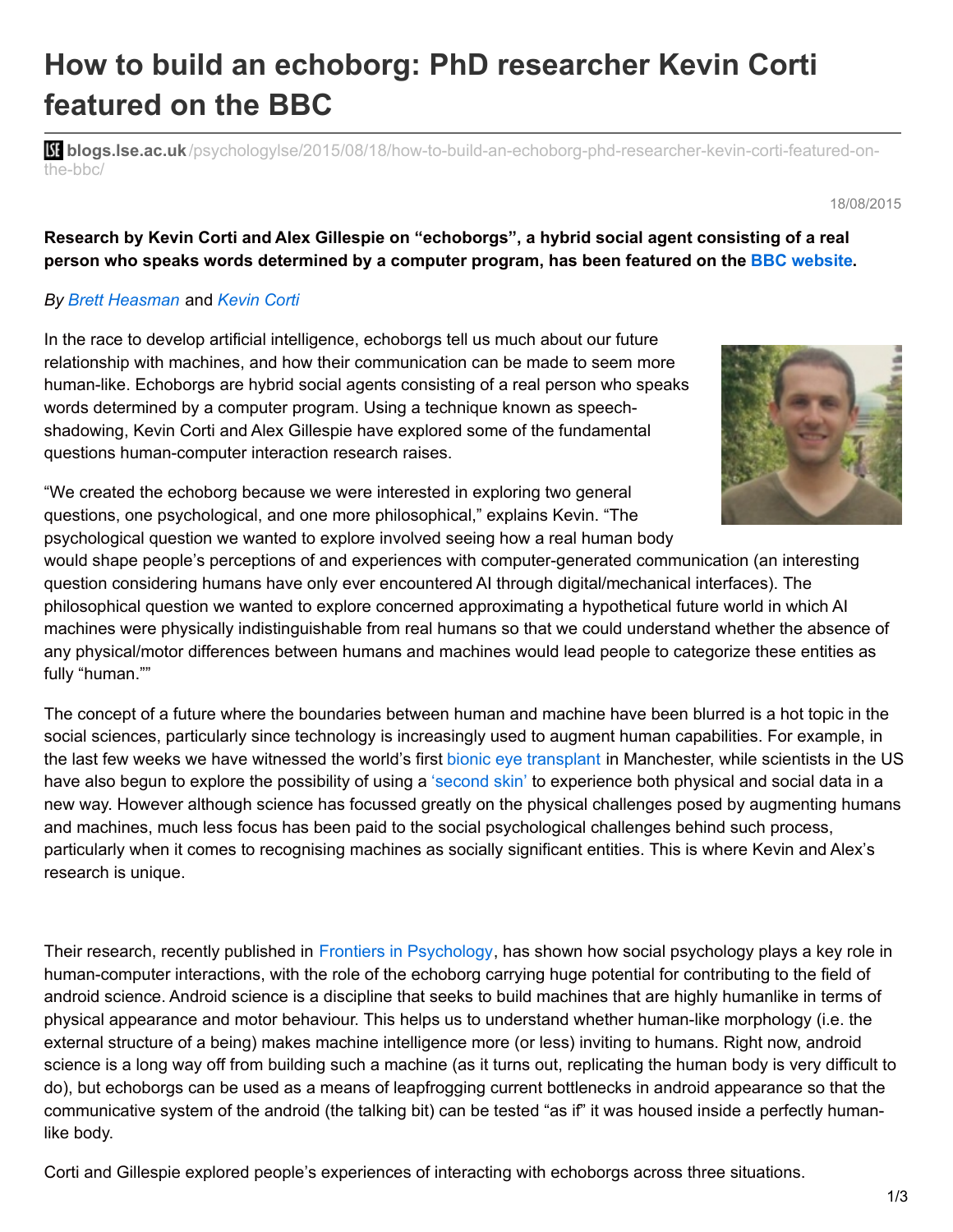"First, we did a Turing Test. In the Turing Test participants spoke with a chat bot via either a text interface or an echoborg. We found that human shadowing did not improve the chat bot's chance of passing but did increase interrogators' ratings of how human-like the chat bot seemed. In our second study, participants had to decide whether their interlocutor produced words generated by a chat bot or simply pretended to be one. Compared to those who engaged a text interface, participants who engaged an echoborg were more likely to perceive their interlocutor as pretending to be a chat bot. In our third study, participants were naïve to the fact that their interlocutor produced words generated by a chat bot. Unlike those who engaged a text interface, the vast majority of participants who engaged an echoborg did not sense a robotic interaction. These findings have implications for android science, the Turing Test paradigm, and human–computer interaction. The human body, as the delivery mechanism of communication, fundamentally alters the social psychological dynamics of interactions with machine intelligence."

### **Creating impact**

Early career researchers are often reminded of the importance of creating impact with their studies, and this is not always easy to achieve. Kevin's appearance on the BBC represents the culmination of a much longer process of gaining the attention of major media outlets.

"It has been something of a snowball effect," explains Kevin. "The journal that published our initial paper on Cyranoids did a press release that got picked up by a few news outlets and bloggers, including the science writer [NeuroSkeptic](https://twitter.com/neuro_skeptic) at Discover Magazine. NeuroSkeptic's blog got picked up by WIRED who then contacted me for an interview and subsequently produced a formal feature on my research. I kept in touch with NeuroSkeptic, and when our Echoborg paper was published in Frontiers in Psychology, I asked NeuroSkeptic to consider writing another blog post about it – which he kindly did. This in turn got picked up by both Ars [Technica](http://arstechnica.com/science/2015/05/human-ai-echoborgs-make-chatbots-more-real-but-still-fail-turing-test/) (a science & technology website akin to WIRED) and the BBC. Reporters from both outlets contacted me for interviews because they wanted to produce features on the topic, and I invited each reporter to the department to give them a demonstration of the cyranoid/echoborg technique."

"So the main approach really was just keeping in touch with NeuroSkeptic, whose work is read by several thousand people and whose Twitter following is fairly large. His blog was the launch vehicle that gave my work initial exposure to a broader set of people interested in psychology and technology among whom were journalists from larger and more mainstream publications (e.g., WIRED, BBC, Ars Technica)."

#### *About the author*

*Kevin Corti is a fourth year PhD candidate in the Department of Social Psychology at the LSE. His research interests include human-computer interaction alongside other research areas including safety culture, risk management, organizational communication, strategic negotiations, digital first-person/life-tracking methodologies, and person perception/stereotyping.*

*Kevin Corti is also chair of the Interpersonal and Organizational Communication research group (IPOC) at the London School of Economics. IPOC investigates communication, culture, teamwork, misunderstanding and error within laboratory and organisational settings (e.g. aviation, finance, healthcare, energy).*

## **Works Discussed**

BBC. (2015). *Bionic eye implant world first*. Retrieved 08 12, 2015, from BBC News: http://www.bbc.co.uk/news/health-33571412